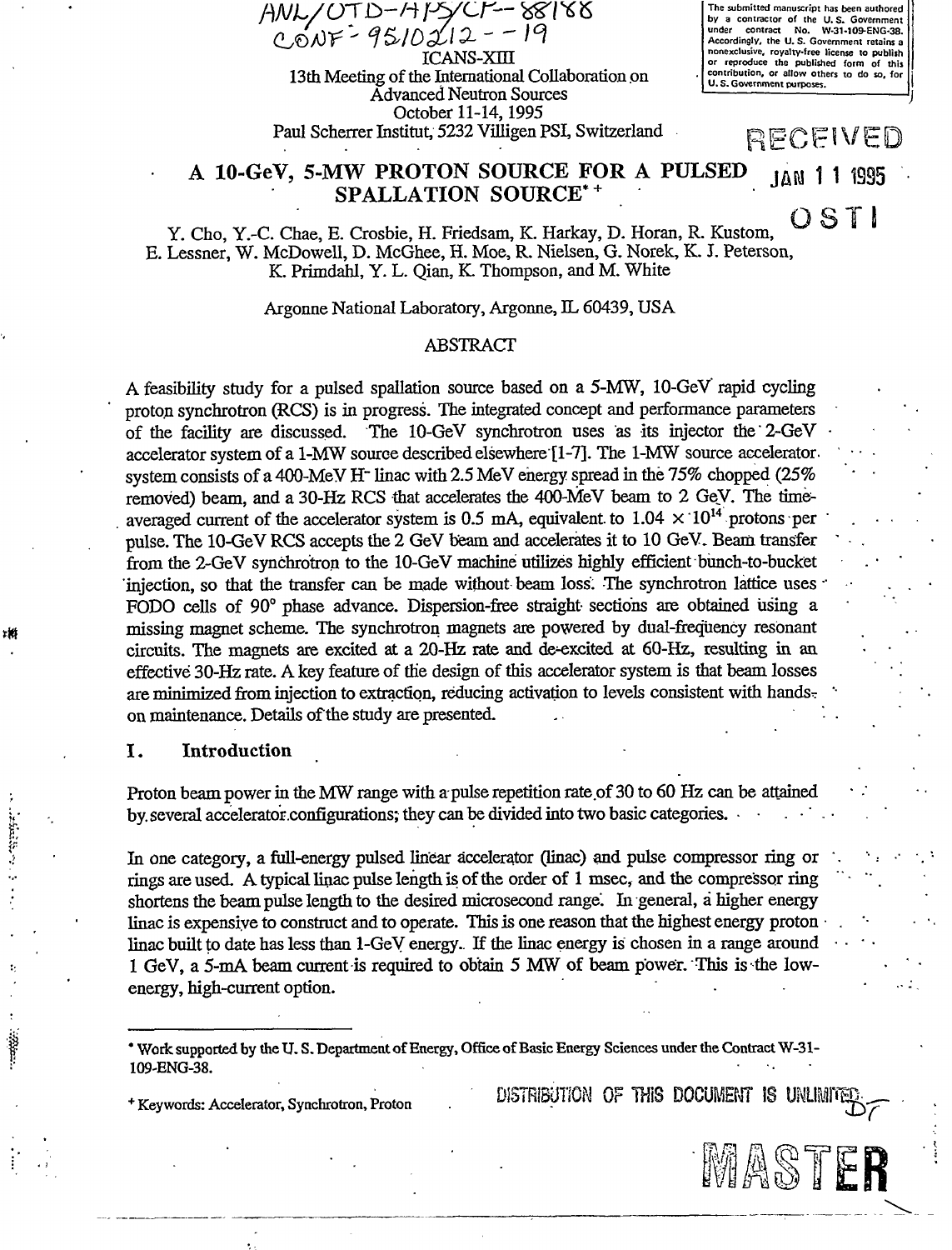In the other category, a low energy linac injects beam into a circular accelerator that provides most of the proton energy as a result of multiple revolutions around the ring. This combination of a low energy linac and a synchrotron to obtain high proton beam energy has been standard technology for decades. A typical synchrotron energy gain is about a factor of 10, thus the injector linac energy can be a factor of ten less than the final beam energy. If the final synchrotron energy is chosen to be 10 GeV, abeam current of 0.5 mA is required to produce 5 MW of beam power. This is the high-energy low-current option. A disadvantage of-this method is that a synchrotron can accelerate a limited amount of beam. The most recent record for the number of protons accelerated per pulse is  $6.3 \times 10^{13}$ , set by the AGS at BNL. The 1  $\times$  $10^{14}$  protons/pulse requirement for 0.5 mA current at 30 Hz can be reached with appropriate R&D and design features.

One of the most important design considerations is the prevention of beam losses during all phases of transport and acceleration. Handling a smaller number of particles (lower current) should result in lower losses. Past experience has shown that the most likely time for beam losses to occur is during multi-turn injection into a ring. If there are injection losses, it is best that they occur at low energy to minimize activation. For these reasons, we propose to have the highest possible proton energy and lowest possible beam current for this source.

This study of a 10-GeV, 5-MW proton source is an extension of a feasibility study of a 1-MW 2-GeV 30-Hz pulsed neutron source to upgrade the ANL Intense Pulsed Neutron Source (IPNS) [1]. The harmonic number in the 2-GeV machine was increased from one to two in this 5-MW study. The 10-GeV synchrotron accepts the 2-GeV (0.5-mA) beam from the 1-MW source and accelerates it to 10 GeV. Beam transfer from the' 2-GeV RCS (RCS-I) to the 10-GeV RCS (RCS-II) is performed using bunch-to-bucket transfer. A detailed study of this transfer showed that no-loss injection can be achieved.

The 1-MW facility design takes into account existing infrastructure in the former ZGS (12-GeV Zero Gradient Synchrotron) buildings, totaling about  $50,000$  m<sup>2</sup> of space. The accelerator configuration for the 1-MW facility consists of a 400-MeV injector linac and a 400-MeV to - 2-GeV synchrotron. The 10-GeV accelerator system is housed in a new enclosure adjacent to the ZGS complex.

Geometric layouts of the 1-MW and 5-MW facilities are arranged such that construction of the 5-MW system does not interfere with operation of the 1-MW source except during the last minute link-up between the two accelerator systems. This geometric separation between the two accelerators enables the 5-MW facility to be constructed in stages without interfering with operations, and utilizes all previous investments. Figure 1 shows the layout of the proposed facility and clearly indicates the 5-MW addition.

#### II. Lattice

Ý

The required features of the 10-GeV lattice are similar to those of the 2-GeV lattice: 1) the transition energy must be larger than the extraction energy so that the lattice has- a relatively large slip factor,  $\eta = |\gamma^{-2} - \gamma_t^{-2}|$ , 2) there must be enough straight-section length for the radiofrequency cavity system that could have a total length of  $\approx$  200 m, and 3) the straight sections should be dispersion-free so that the rf cavities can be placed in dispersion-free regions. In addition, the circumference of the 10-GeV ring should be'a multiple of that of the 2-GeV ring

÷, ŕ.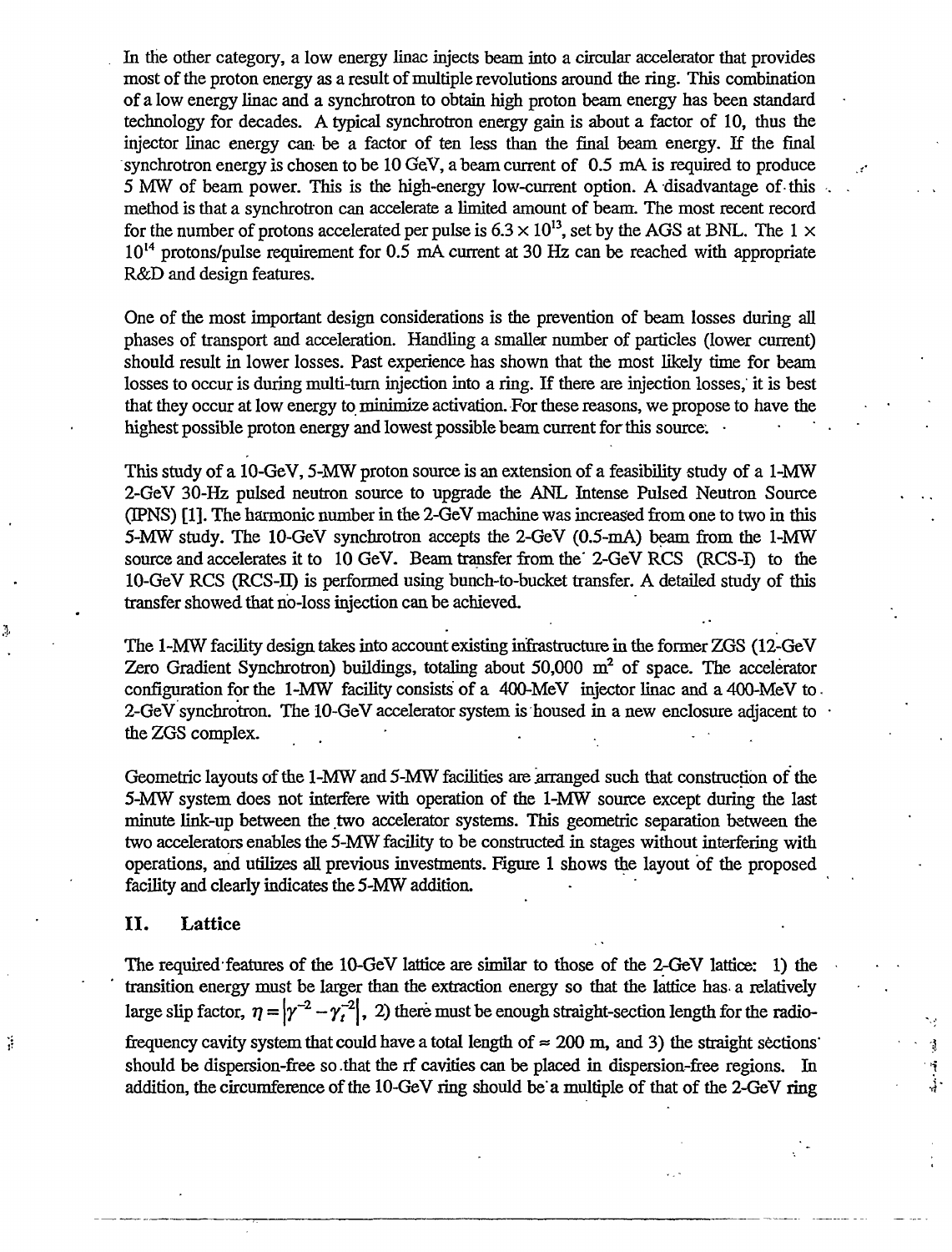in order to have a harmonic relationship between the two synchrotron rf systems during bunch transfer from one machine to the other.

One way to satisfy requirement 1) above is for the lattice to have a large horizontal tune, since the transition energy,  $\gamma_e$ , is proportional to the horizontal tune. A FODO cell lattice with a phase advance of approximately 90° in both transverse planes was chosen for the normal cell in order to obtain a higher tune.

Additional advantages of the 90° FODO cells are: 1) Dispersion suppression can be obtained by removing a dipole from a normal cell. 2) Normal cells without both dipoles can be used to construct the straight-section cells. 3) Focusing quadrupoles in the normal cells, the dispersionsuppressor-cells and the straight-section cells have the same strength, and therefore only one power supply is needed for the quadrupole family. Similarly, defocusing quadrupoles in the ring can also be powered by a single power supply.



Figure 1: Site Layout Showing the Location of the 5-MW Facility.

Figure 2 shows 1/2- of a super period with reflective symmetry at both ends. Each cell of the FODO structure has a phase advance of  $\sim 90^{\circ}$  in both transverse planes. The normal cells, dispersion-suppressor cell and the straight-section cells are evident in the figure. Dispersion suppression is achieved by removing a dipole from a normal cell. The missing dipole scheme suppresses the dispersion function when the vertical phase advance is slightly less than 90° while maintaining a horizontal phase advance of 90°. A benefit of this arrangement is that the horizontal tune is about one unit higher than the vertical tune, which is a good feature. Further study of this lattice showed that the lattice tunes can be adjusted to within  $\pm$  1/2 unit while.

ξŧ,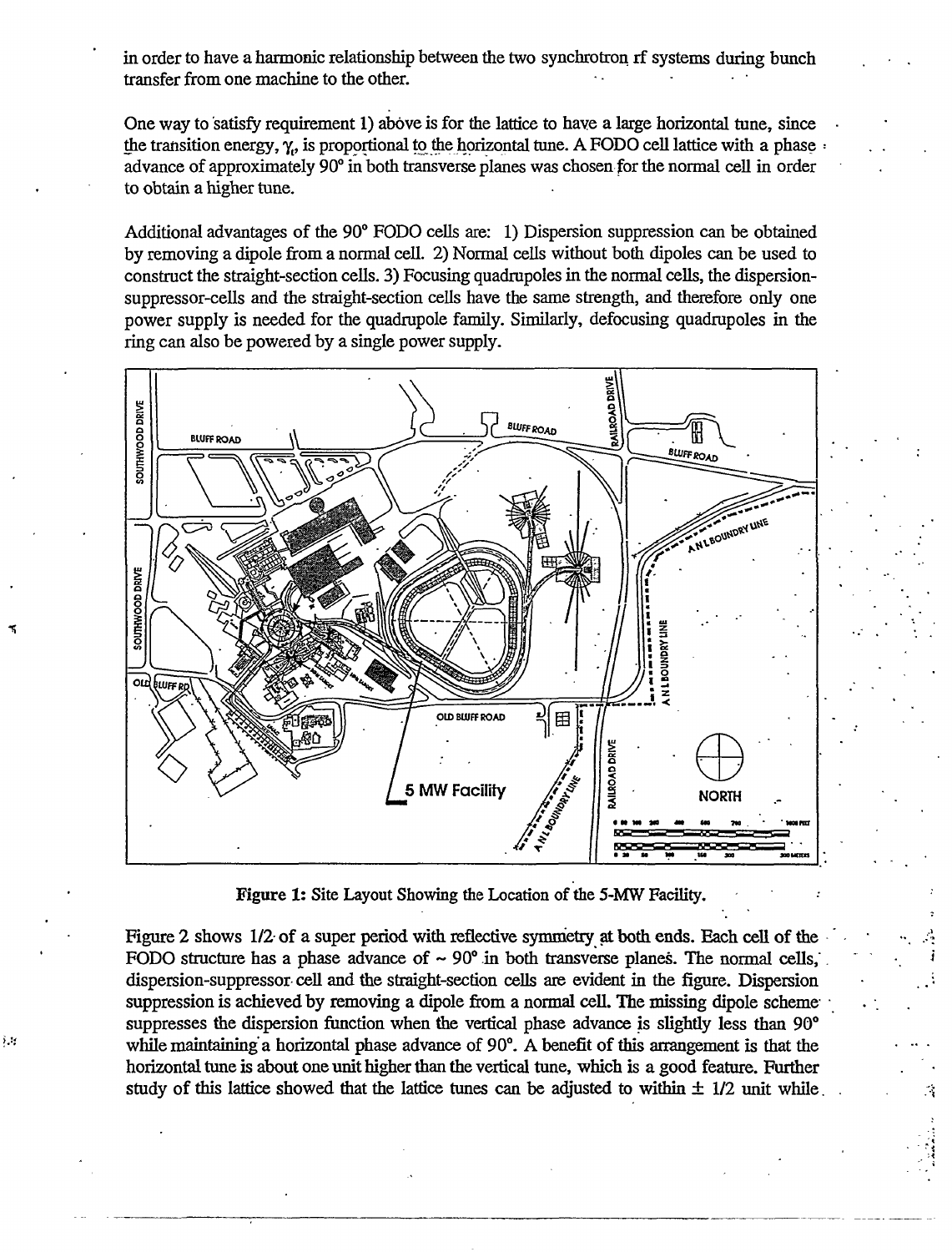maintaining the tune difference of one unit and a vanishing dispersion, function through the straight sections.

The circumference ratio between the 10-GeV ring and the 2-GeV ring is four, giving RCS-H a circumference of  $761.6$  m. The superperiodicity of the  $10$ -GeV ring was chosen to be three, so that the ring fits into the available space and reduces the required number of dispersionsuppressor cells. Table 1 shows the normal cell parameters. The overall lattice parameters are shown in Table 2.

| <b>Table 1:</b> Normal Cell Parameters for RCS-II                    |
|----------------------------------------------------------------------|
| $(10 \text{ GeV}, B \rho = 36.352 \text{ Tm},$ Cell Length 10.155 m) |
|                                                                      |

| <b>Elements</b> | <u>Length (m)</u> | <b>Strength</b> | <u>Units</u> |
|-----------------|-------------------|-----------------|--------------|
| QD              | 0.4               | $-13.086$       | T/m          |
| DQS             | 0.2               |                 |              |
| <b>SD</b>       | 0.4               | $-1.299$        | $m^{-2}$     |
| <b>DSB</b>      | 0.675             |                 |              |
| B               | 1.72735           | 1.377           | T            |
| <b>DBQ</b>      | 1.275             |                 |              |
| QF              | 0.8               | 13.536          | T/m          |
| DQS             | 0.2               |                 |              |
| ${\rm SF}$      | $\cdot$ 0.4       | 0.867           | $m-2$        |
| <b>DSB</b>      | 0.675             |                 |              |
| в               | 1.72735           | $-1.377$        | T            |
| <b>DBQ</b>      | 1.275             |                 |              |
|                 | 0.4               | $-13.086$       | T/m          |
|                 |                   |                 |              |

### **III.** Apertures

The 2-GeV beam from RCS-I has a transverse emittance of  $128 \pi$  mm mr. The beam-stay-clear (BSC) acceptance of the 10-GeV ring is defined by twice the emittance and  $\pm$  1 % of the momentum spread of the incoming beam. This method is similar to that used in the 2-GeV ring. Figure 3 shows a vacuum chamber cross-section at a focusing quadruple indicating the BSC and the injected beam envelope in RCS-II.

#### **IV. Dynamic Aperture**

 $\mathcal{L}_\mathrm{a}$ 

The natural tune of the 90° FODO lattice is 18.75 in both transverse planes. The working point must be chosen taking a large tune spread due to space charge into account, since the lattice has to provide a large enough dynamic aperture to contain the beam. The space charge effects are greatest during the low energy, injection, where the maximum tune shift was estimated to be about 0.18 in each plane. In addition to the space-charge induced tune spread, there is a tune spread due to the momentum spread. If we assume a beam with  $\Delta p/p = 1\%$ , the chromatic tune spread is larger than the space-charge tune spread. Thus chromaticity. correction is necessary, especially during injection.

In order to find the optimum working point, the tune region where the dynamic apertures are largest was searched. As a result of extensive tracking studies, the optimal tune range was found to be  $19 < v_x < 19.25$  and  $18 < v_y < 18.25$  to provide enough dynamic aperture to. contain the beam at injection. We chose the lattice tunes to be  $v_x = 19.20$  and  $v_y = 18.19$ . The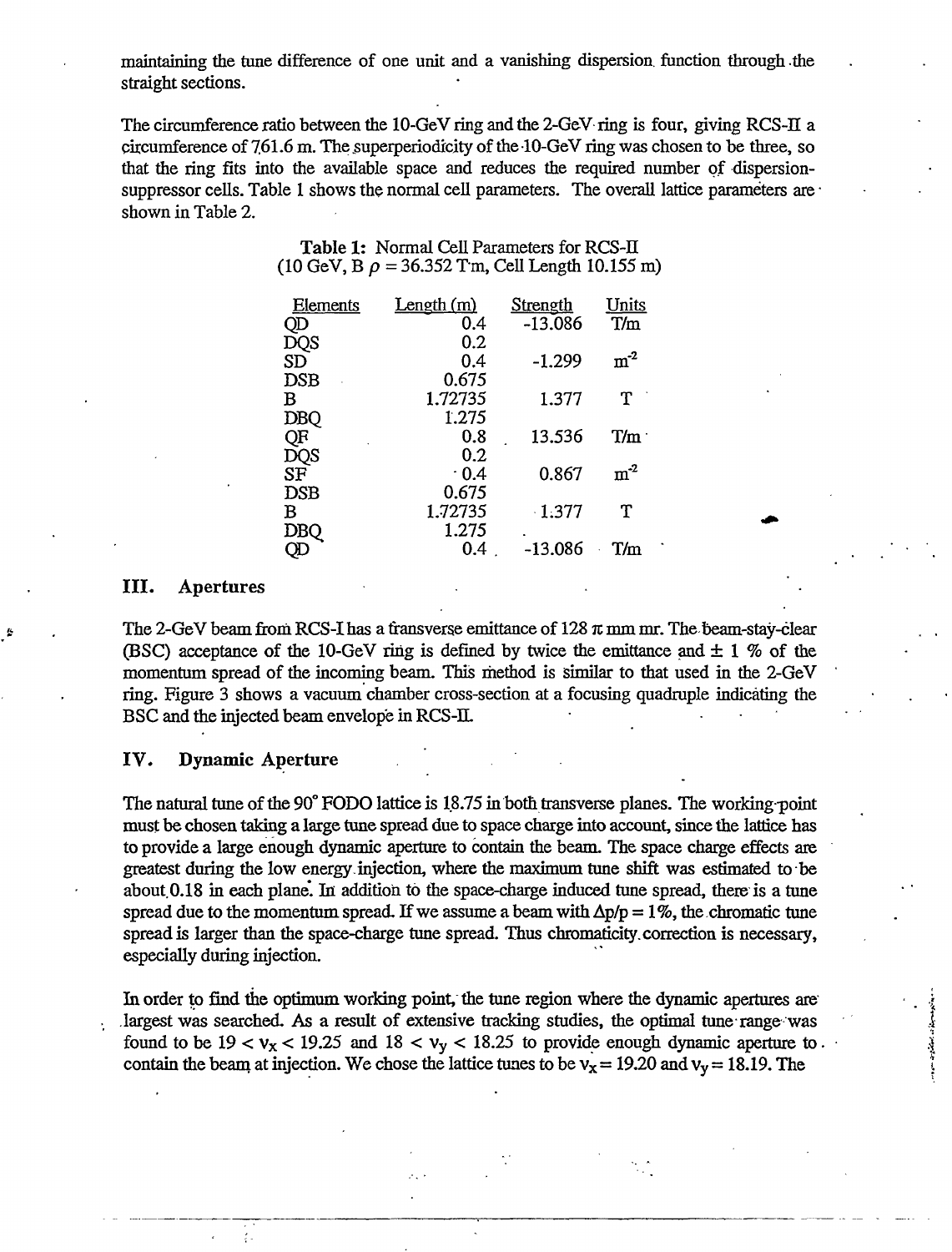

Figure 3: Focusing Quadrupole Vacuum Chamber Cross Section Showing Beam-Stay-Clear (dashed line) and Beam Envelope (area containing diagonal lines).

working point, including the space-charge tune spread, is clear of structure resonances and is shown in the tune diagram in Figure 4.

Ó

自由性的

بتناز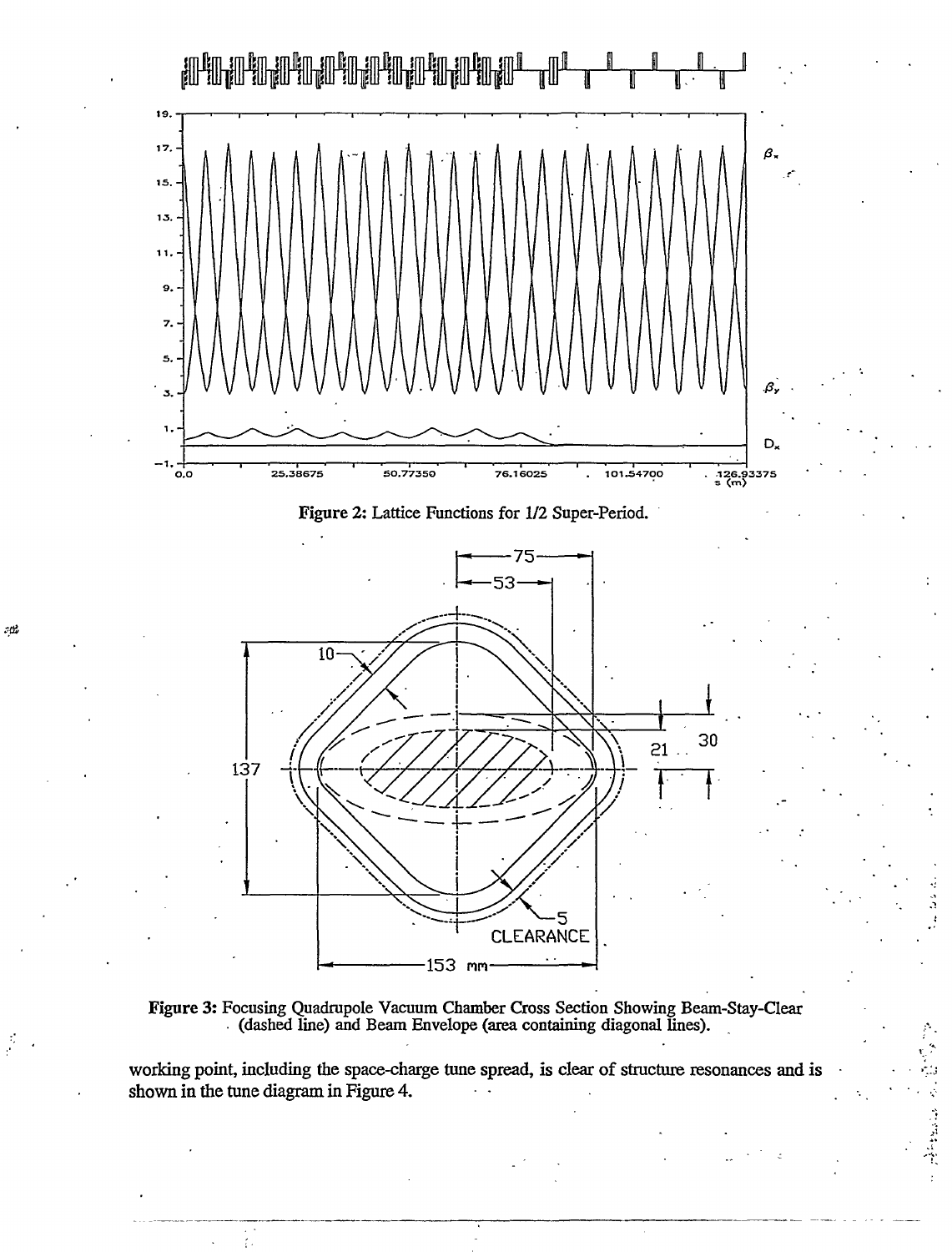The lattice dynamic apertures at the design tune and at the depressed tune are shown in Figure 5. The beam size at injection and the BSC are also shown. In Figure 5(a), we show the dynamic apertures at the chromaticities  $\xi_{x,y} = 0$  and  $-5$ . The operating range of the chromaticity is expected to be close to  $\xi_{x,y} = -5$ , where the dynamic aperture is shown to be larger than the BSC. In Figure 5(b), we show the dynamic aperture when the lattice is adjusted. to the space-charge depressed tune.



**Figure** 4: 1st through 4th Order Resonance Diagram Including Working Point and Tune Spread.



**Figure 5:** Dynamic Aperture of the Lattice at Different Chromaticities. (a) Lattice at the Design Tune  $v_x = 19.20$  and  $v_y = 18.19$ . (b) Lattice at the Depressed Tune  $v_x = 19.08$  and  $v_y = 18.07$ , Where a Uniform Charge Distribution is Assumed.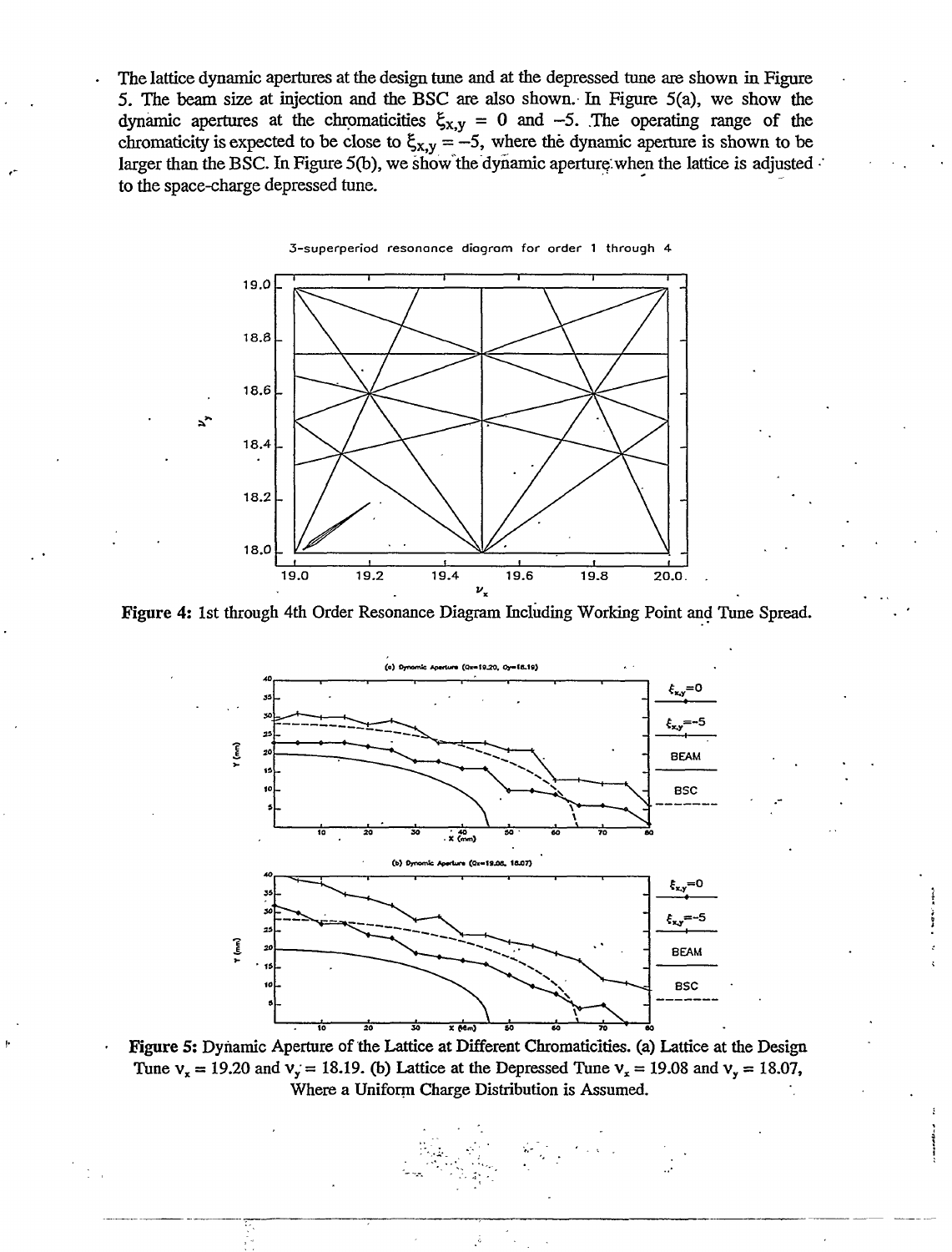Since the particle at the edge of the beam is oscillating with large amplitude at this tune, the dynamic aperture is critical. This consideration is already taken into account in choosing the working point, resulting in the large aperture at the depressed tune, shown in Figure 5(b).

### **Table** 2: Lattice Parameters for RCS-H (10 GeV, B  $\rho = 36.352$  Tm)

| <b>Parameters</b>                                              | <b>Value</b> | Units        |
|----------------------------------------------------------------|--------------|--------------|
| Circumference                                                  | 761.6        | $\mathbf{m}$ |
| Superperiodicity                                               | 3            |              |
| <b>Total Number of Cells</b>                                   | 75           |              |
| Number of Normal Cells                                         | 45           |              |
| Number of Dispersion-suppressor Cells                          | 6            |              |
| Number of Straight-section Cells                               | $\cdot$ 24.  |              |
| Nominal Length of Cell                                         | 10.155       | $m$ .        |
| Nominal Length of Straight Section                             | $-4.277$     | m            |
| <b>Bending Radius</b>                                          | 26.392       | m            |
| Number of Dipole Magnets                                       | 96           |              |
| Dipole Magnets Effective Length                                | 1.72735      | m            |
| Dipole Field Strength at Extraction (10 GeV)                   | 1.377        | T            |
| Dipole Field Strength at Injection (2 GeV)                     | 0.352        | $T$ .        |
| Number of Quadrupole Magnets                                   | 150          |              |
| Quadrupole Magnet Effective Length                             | 0.8          | m            |
| Maximum Quadrupole Gradient (B')                               | 13.54        | T/m          |
| Number of Sextupole Magnets (F)                                | 42           |              |
| Number of Sextupole Magnets (D).                               | 48           |              |
| Sextupole Magnet Effective Length                              | 0.4          | m            |
| Sextupole Field Coefficient (B")                               | 118.1        | $T/m^2$      |
| Transition Energy $\gamma_t$                                   | 14.83        |              |
| Horizontal Tune, $vr$                                          | 19.20        |              |
| Vertical Tune, $v_{y}$ .                                       | 18.19        |              |
| Natural Chromaticity, $\xi_x = (\Delta v) \chi (\Delta p/p)$   | $-23.90$     |              |
| Natural Chromaticity, $\xi_y = (\Delta v) \sqrt{(\Delta p/p)}$ | $-23.06$     |              |
| Maximum $βx$                                                   | $-16.84$     | $\mathbf m$  |
| Maximum $βv$                                                   | 17.26        | m            |
| <b>Maximum Dispersion Function</b>                             | 1.0          | $\mathbf{m}$ |
|                                                                |              |              |

## **V. Injection**

 $\beta^{\ell_\star}$ 

藿

Each pulse of the 2-GeV extracted beam from **RCS-I** contains two bunches separated by 332 nsec. Each bunch contains  $5 \times 10^{13}$  protons, and has an area of 3.7 eV sec. The rf frequency of RCS-I at extraction is 3 MHz, with a harmonic number of 2.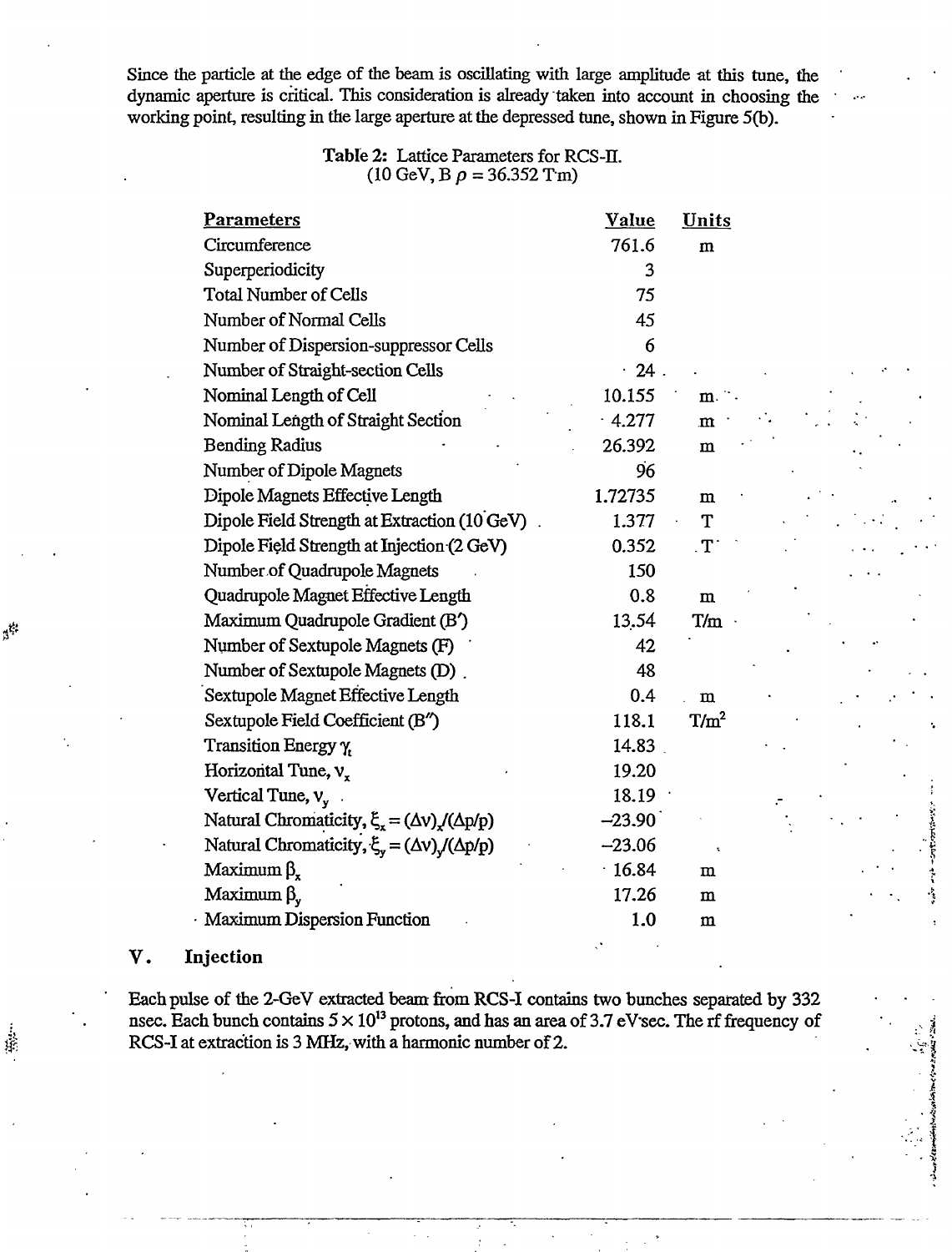The two bunches from each RCS-I pulse are transferred into waiting RCS-II buckets. Two RCS-I bunches at 3 MHz are injected into two buckets of the 6-MHz RCS-II rf system. As a consequence of this change in the rf frequency and the ratio of circumferences of the machines, RCS-II has 16 buckets (harmonic number  $= 16$ ) of which only two are occupied by the beam, separated by an empty bucket

## VI. Rf Voltage Program'"

The key feature of the design studies for both the 1- and 5-MW machines was to determine the rf programming such that there is no beam loss from injection to extraction. Such programming was obtained using a Monte Carlo method to track the particles from injection to extraction [8].

### VI.1 Rf Voltage at Injection:

g)

The 2-GeV beam from RCS-I has a single bunch area of 3.7 eV sec; this bunch is injected into a slightly larger waiting bucket in RCS-II. Matching between the bunch and the bucket is performed using the following algorithm. The rf voltage at the extraction of the 2-GeV beam determines the energy spread,  $\Delta E$ , and length,  $\Delta t$ , of the bunch. The energy spread and bunch length of the incoming beam are matched to a phase space contour of the waiting bucket. The space charge suppression of the phase space area is taken into account in these considerations to prevent mismatching and consequent dilution of the beam. Figure 6(a) shows the rf bucket and the bunch population in RCS-I at extraction. Figure 6(b) shows the bunch injected into the waiting bucket of RCS-IL The dashed line in Figure 6(b) represents the Hamiltonian contour whose height, AE, and whose enclosed area are equal to those of the injected beam. This shows that the 3.7 eV sec bunch is matched to a contour of a 3.7 eV sec phase space area within a 5.8 eV sec bucket. The required rf voltage at this time is 0.7 MV.

#### VL2 Rf Voltage Program During Acceleration:

The rf voltage program for the accelerating cycle is depicted in Figure 7(a). The time variation of the bucket and bunch area is shown in Figure 7(b).

During the first eight msec of acceleration the rf voltage is raised to maintain the 5.8 eV sec bucket area determined by the previously described procedure. The rf voltage increases from 0.7 MV to 1.9 MV, and reaches a maximum at 8 msec. From this time to the end of acceleration, the voltage is decreased gradually from 1.9 MV to 1.7 MV. The bucket area grows from 5.8 eV sec to 106.3 eV sec. The voltage for the latter part of the cycle is maintained high to ensure a synchrotron frequency fast enough to allow the particles in the bunch to follow the rapid change of the synchronous phase near extraction. The bunch area is 3.7 eV sec throughout the cycle. At extraction, the bunch height is ±102.5 MeV and the bunch • length is ±11.3 nsec. The final bunch length can be tailored to a longer or shorter length by rf manipulations, as is explained in detail in the following subsection.

The rf voltage program is able to capture and accelerate  $1 \times 10^{14}$  particles per pulse with no loss of particles during the beam transfer and acceleration processes.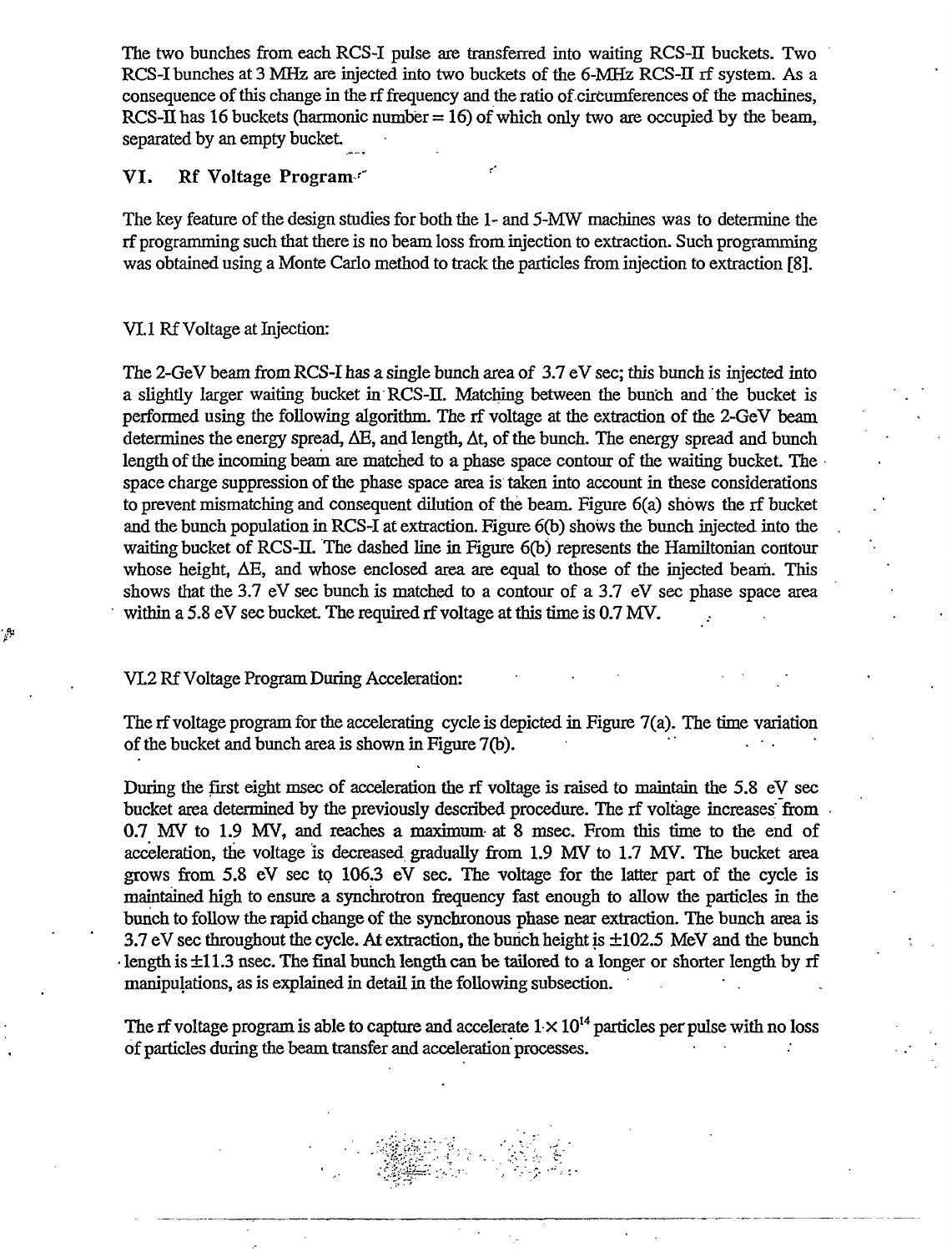#### VL3 Rf Voltage Manipulation to Adjust the Bunch Length:

 $\mathfrak{p}$ 

ţ.

The RCS-H bunch length at extraction can be tailored to the specific application through rf manipulations. The typical full bunch length at extraction without any manipulations is between 22 and 25 nsec. The bunches can be shortened through bunch rotation prior to extraction. Using a combination of bunch rotation and debunching, the bunches can be lengthened. An overlap of the two bunches can be achieved in about 3.5 msec, if there is a flat-top in the ring magnetic field.







Figure 6(b): Rf Bucket and Phase Space Distribution at Injection in the RCS-H. The Dotted Line Indicates the Contour Enclosing an Area of 3.7 eV sec.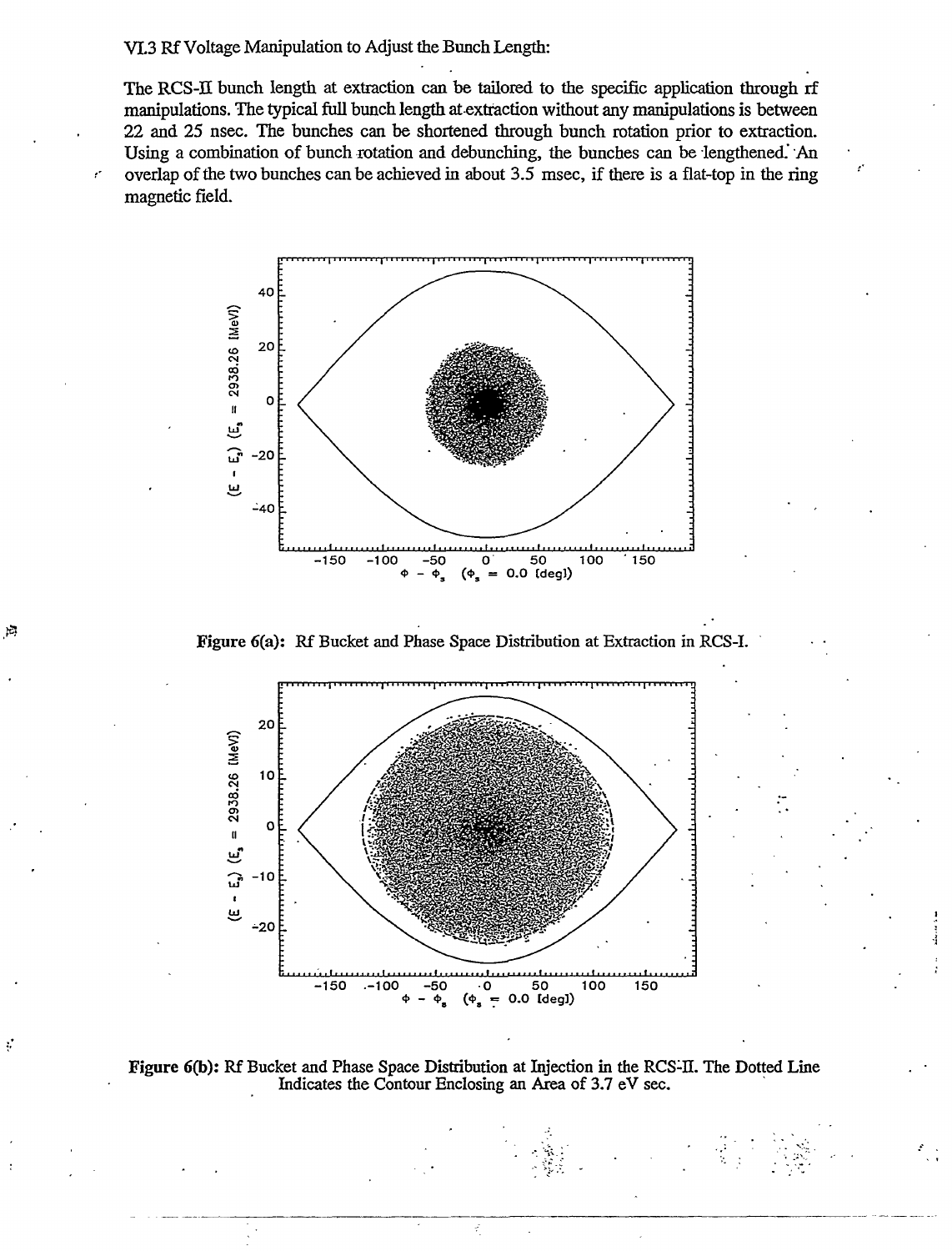

Figure 7(a): Rf Voltage Program for the Acceleration Cycle.



, 18

Figure 7(b): Time Evolution of the Bucket (solid line) and Bunch (dotted line) Areas During the Acceleration Cycle.

For bunch rotation to shorten the bunch, the voltage step,  $V_1$ , is related to the final, desired half-bunch length in radians,  $\phi_1$ , and initial energy spread,  $\Delta E_0$ , through  $\cdot$ 

$$
V_1 = \frac{\pi h |\eta|}{2\beta^2 E_s \, e \sin^2(\phi_1/2)}.
$$

 $\mathcal{F}$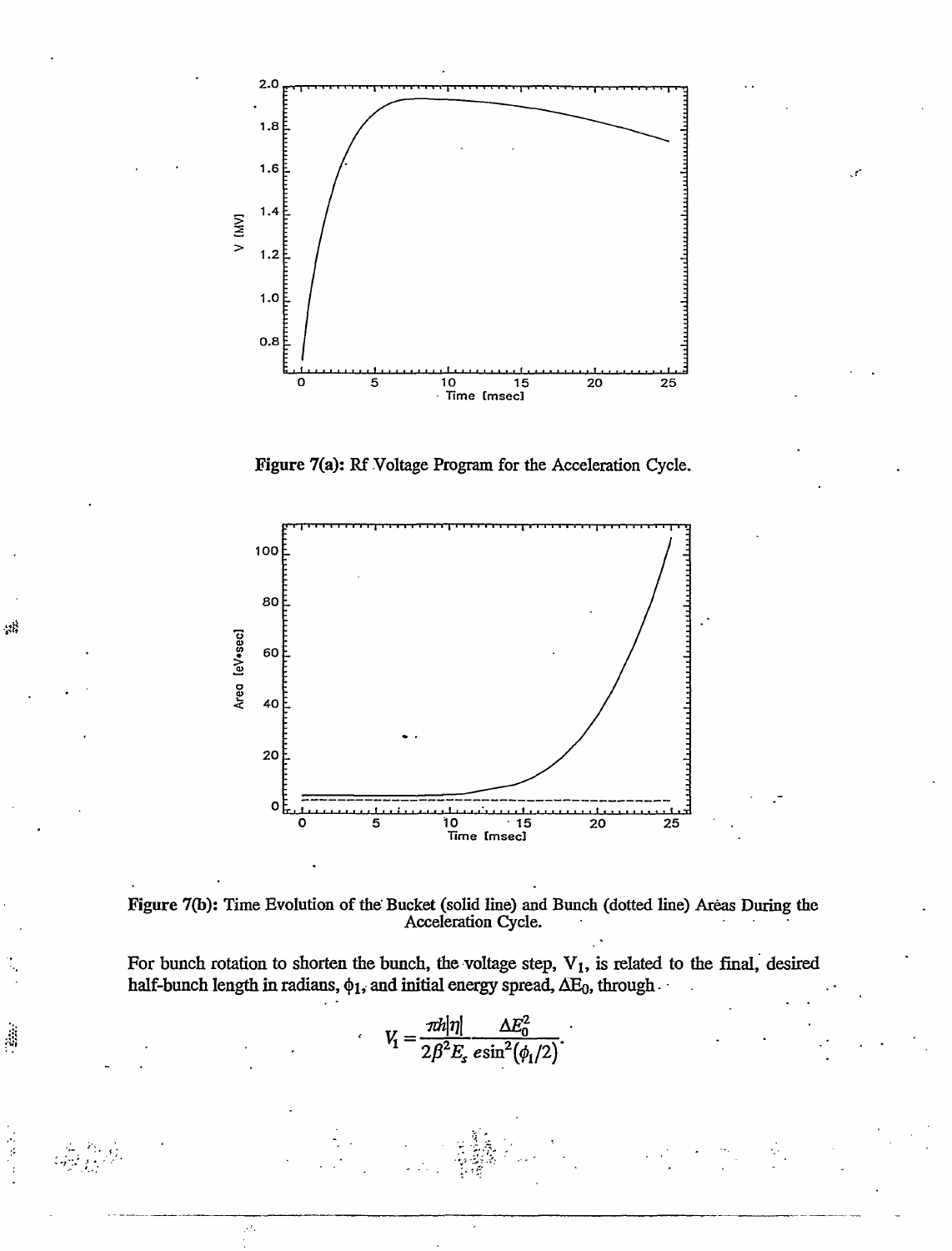Longitudinal particle tracking results using several- if voltage steps and two initial bunch lengths agree well with this relationship. In the tracking study, the voltage is increased in 50 usec. The voltage  $V_1$  can be minimized by starting with a long bunch. When the bunch length at the start of rotation is 25 nsec and the  $\Delta p/p$  is 0.9% (V<sub>rf</sub> = 1.25 MV), a voltage V<sub>1</sub> = 3.2 MVresults in a bunch length of 15 nsec and  $\Delta p/p$  of 1.5% after 0.45 msec (1/4 synchrotron period). The phase space distribution of the bunch at the end of rotation from the Monte Carlo studies is shown in Figure 8(a). Note that the bunch length has changed from 25 nsec to 15 nsec.

A combination of bunch rotation and debunching can be used to increase the bunch length. The rf voltage is set to zero at the end of the ramp, with or without first rotating the bunch, and the beam is allowed to drift on a flat-top. The new full bunch length,  $\tau_1$ , is related to the drift time, t, and the full bunch length at the beginning of the drift,  $\tau_0$ , through

$$
\tau_1 = 2|\eta| \frac{\Delta p}{p} t + \tau_0,
$$

where  $\tau_1$  and  $\tau_0$  have units of time. Without first rotating the bunch and starting with  $\Delta p / p = 0.9\%$  ( $\tau_0 = 25$  nsec), the bunch length increases by about 50 nsec for every 1 msec of drift. After rotating the bunch to  $\Delta p/p = 1.5\%$  ( $\tau_0 = 15$  nsec), the bunch length increases by. about 90 nsec for every 1 msec of drift. The resulting phase space distribution after 1.5 msec drift from Monte Carlo studies is shown in Figure 8(b). At extraction, the rf frequency is-6.3 MHz; therefore, the bunches are separated by 320 hsec. Complete decoherence, or just overlapping of both bunches, can be achieved in the latter example after about 3.5 msec of drift. This results in a single bunch with length  $\geq 640$  nsec.

 $\mathbf{r}$  $\ddot{\phantom{a}}$ 

### VII. Impedance and Collective Instabilities

÷.

Longitudinal and transverse instability thresholds were obtained after the coupling impedances • were estimated. The transverse impedance is dominated by space charge. The contribution to the longitudinal impedance from space charge is comparable to that from the broadband rf cavity impedance. Beam parameters such as  $\Delta p/p$  and peak current were obtained through. Monte Carlo studies of beam capture and acceleration using a longitudinal tracking code that includes the effects of space charge [8]. The analysis lead to an rf voltage profile and beam . parameters that minimize the instabilities as well as beam losses.

RCS-II operates below the transition energy, thus the longitudinal microwave instability is not expected to occur unless there is a large resistive component. However, a conservative approach was adopted to ensure that the momentum spread is sufficient to satisfy the Keil-Schnell (KS) stability criterion. The space charge impedance is smaller in RCS-H than in RCS-I by a factor of between 5 and 10. Therefore, a contour-following rf shield, such as that used. • in the RCS-I and ISIS [9], is not required. The vacuum chamber js constructed of ceramic with a fixed-position'wire rf shield. The KS criterion is difficult to satisfy in RCS-H because the threshold is dominated by the high peak current and a small slip factor. Studies were performed . to choose an rf voltage profile that provides adequate bucket area and momentum spread. . Tracking studies show that the beam remains in the stable region through most of the acceleration, where, at extraction energy, the  $\Delta p/p$  is about 1% and the bunching factor (peak/circulating current) is about 0.01. The peak current is 160 A at injection and < 800 A at extraction.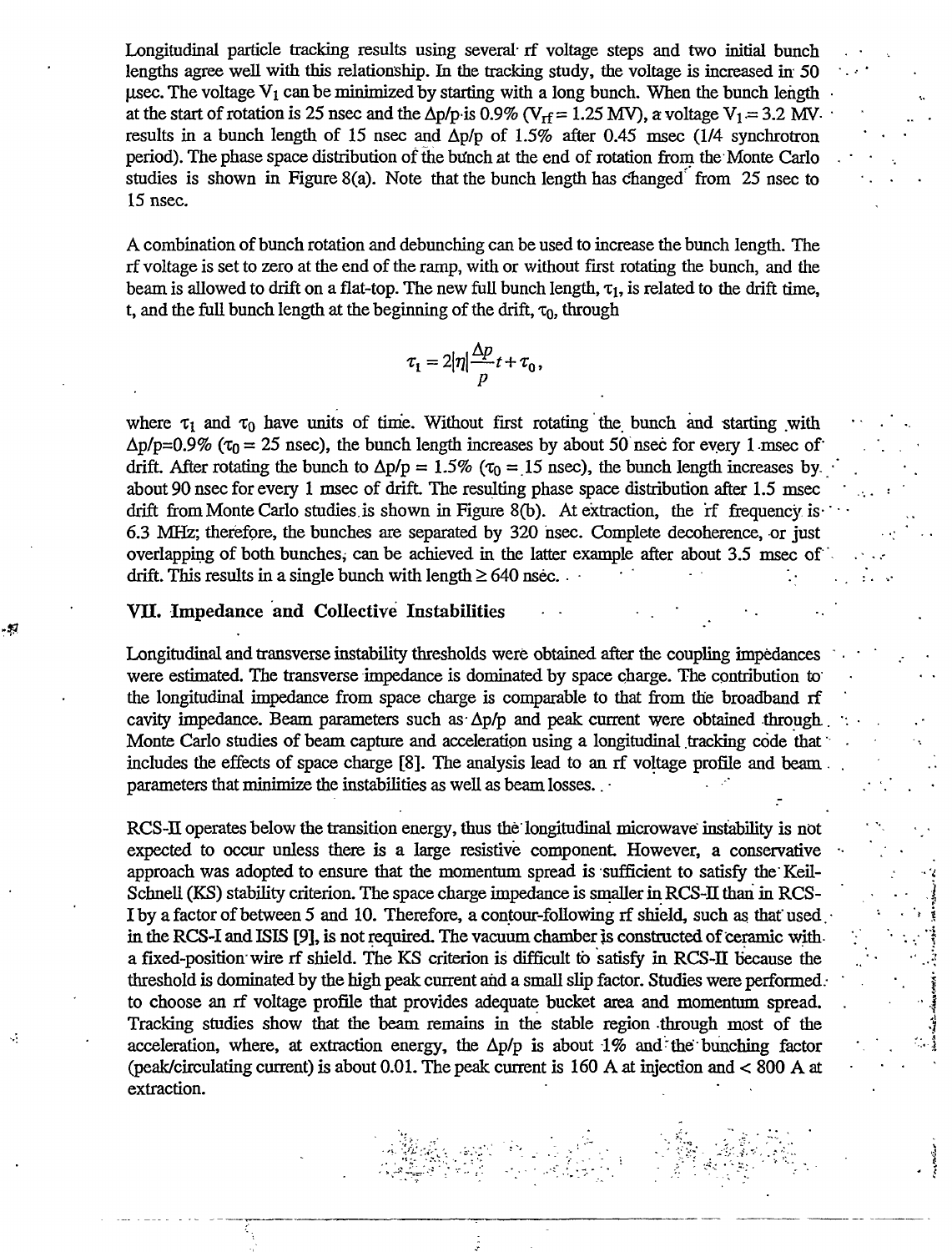In the transverse plane, the head-tail instability was analyzed. The growth rate is proportional to the resistive wall and kicker impedance. With a chromaticity corrected to zero and estimating the kicker impedance to be  $< 60 \text{ k}\Omega/\text{m}$ , the fastest growth rate is  $< 120 \text{ sec}^{-1}$ . The head-tail modes are stabilized at a slightly negative chromaticity. The threshold tune spread for transverse microwave instability is 0.11. Given a  $\Delta p/p$  of 1%, stability is satisfied by a chromaticity  $\xi \leq -1$ .





## **VIII. Synchrotron Hardware**

 $\mathcal{S}$ 

The following is a short summary of the RCS-II hardware systems.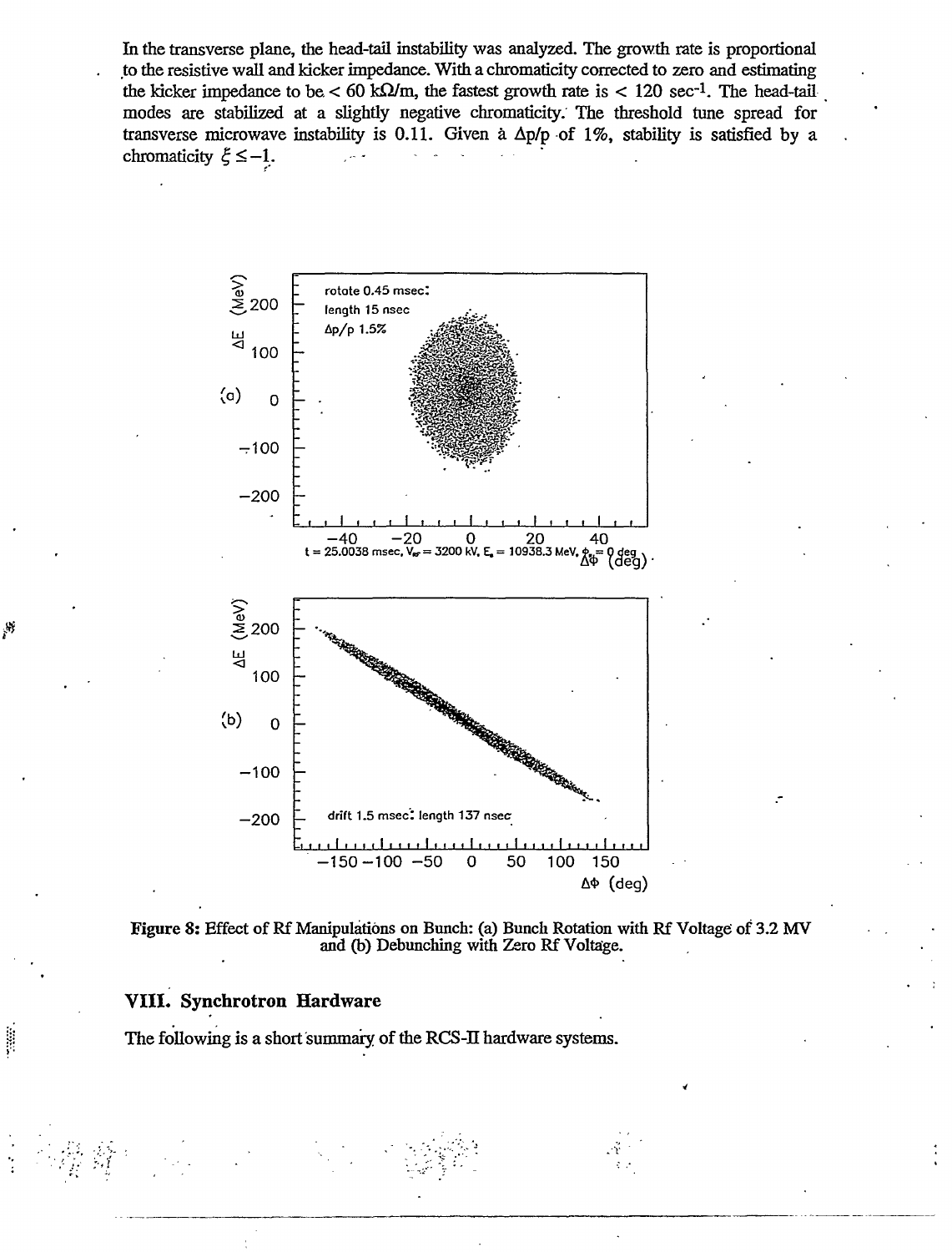#### VIII.1 Synchrotron Magnets

قل<br>ول

The dipole, quadrupole and sextupole magnets for the synchrotron are designed for nominalbeam energies of 10 GeV but are capable of handling a maximum value of .11 GeV. The gap geometries were scaled down from the corresponding magnets in the RCS-I ring to fit the • smaller vacuum chambers. Calculated field qualities for the RCS-II magnets are, therefore, nearly identical to the RCS-I values.

Some of the major parameters for each of the synchrotron ring magnets are listed in Table 3. The rms currents listed there are based on a simple 30-Hz biased excitation, and not on the dual-frequency excitation described in Section VIIL2. An end-view of a quadrupole is shown in Figure 9.



Figure 9: End View of a Synchrotron Quadrupole Magnet

The cores of these magnets are parallel stacks of low-silicon steel laminations that are 0.36-mm thick. Each consists of 2 or 3 sections, allowing it to be assembled around the .vacuum . chamber. Bonded end-packs at the ends of each section contain the special contouring -required to control field shapes at the ends. Each core section is held under compression by welded tie-" bars and insulated tie-rods. The pole taper-angles keep the flux densities on the pole axes . below saturation, and the average flux densities in the yokes are between 1.0 and 1.2 T.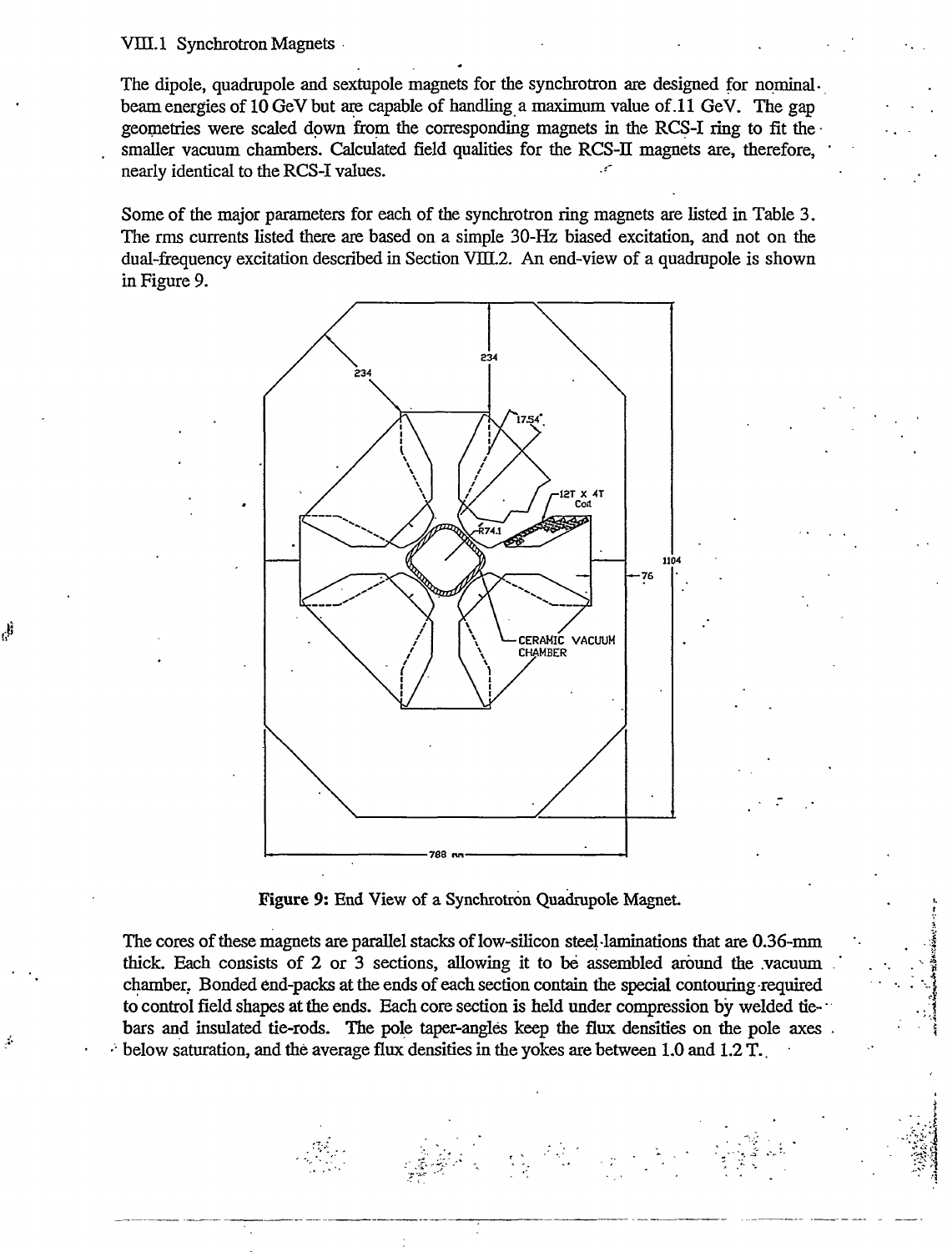The coils for these magnets contain hollow copper conductor that is insulated with polyimide film, fiberglass tape, mica tape and vacuum-impregnated, heat-cured epoxy. Although the insulating materials are radiation resistant, radiation exposures of the coils are further reduced by locating them well away from the midplanes. Parallel electrical paths are used to allow the use of smaller conductors to control eddy current losses and to keep the peak voltages across a series-connected group of magnets at manageable levels.. The parallel circuits extend around pairs of poles for a given magnet so as to equalize the impedances of all paths. Magnet cooling is provided by deionized water with a maximum supply temperature of 32?C and a pressure gradient of 6.9 bars across all magnets.

| <u>Parameters</u>         |               | <u>Dipole</u> | <u>Ouadrupole</u> | <b>Sextupole</b>       | <u>Units</u>  |
|---------------------------|---------------|---------------|-------------------|------------------------|---------------|
| Number Required           |               | 90            | 150               | 90                     |               |
| Peak Strength at 10.0 GeV |               | 1.38 T        | 13.54 T/m         | 118.1 T/m <sup>2</sup> |               |
| <b>Effective Length</b>   |               | 1.73          | 0.8               | 0.40                   | m             |
| Gap Height or Diameter    |               | 131.4         | 148.2             | 166.6                  | mm            |
| Total Mass of Magnet.     |               | 16000         | 3750              | 720                    | kg.           |
| Conductor                 | Height        | 8.9           | 8.9               | 7.3.                   | mm            |
|                           | Width         | 8.9           | 8.9               | 7.3                    | mm            |
|                           | Hole Diameter | .4.9          | 5.3               | 4.1                    | mm            |
| Number Turns per Pole     |               | 10            | 8                 | 16                     |               |
| Number of Parallel        |               | 40            | 6                 | $\mathbf{2}$           |               |
| Total Inductance          |               | 2.5           | 1.8               | 7.8 <sub>1</sub>       | mH            |
| <b>Total Resistance</b>   |               | 0.74          | 3.5<br>¥.         | 21<br>$\bullet$        | mW            |
| <b>Supply Current</b>     | Max.          | 7264          | 3877              | 590                    | A             |
|                           | Min.          | 1856          | 991               | 151                    | A             |
|                           | rms           | .4945         | 2639              | 402                    | A             |
| <b>Power Losses</b>       |               | 32.3          | 28.0              | 3.6                    | $kW$ .        |
| <b>Total Water Flow</b>   |               | 1.13          | 0.77 <sup>1</sup> | .0.19                  | <b>Vsec</b>   |
| Water Temp. Rise          |               | . 7.          | 9                 | 5                      | $\circ_{C}$ . |

Table 3: Parameters for the Synchrotron Ring Magnets

#### VIH2 Power Supplies

The RCS ring magnets are energized with dual-frequency resonant power supplies, that'excite the ring at a 20-Hz rate and de-energize it at a 60-Hz rate. This method, similar to that proposed in the 1-MW source [1,7] results in an overall repetition rate of 30 Hz, and reduces the peak rf voltage required for acceleration by one third.

#### VIIL3 Vacuum Chamber System

The vacuum chambers through the RCS ring magnets are 99.7% pure alumina ceramic similar to.those used in RCS-I [1,7]. There are rf shields close to the inside surface of each chamber section. Figure 3 shows a cross section of the chambers in the quadrupole and sextupole magnets.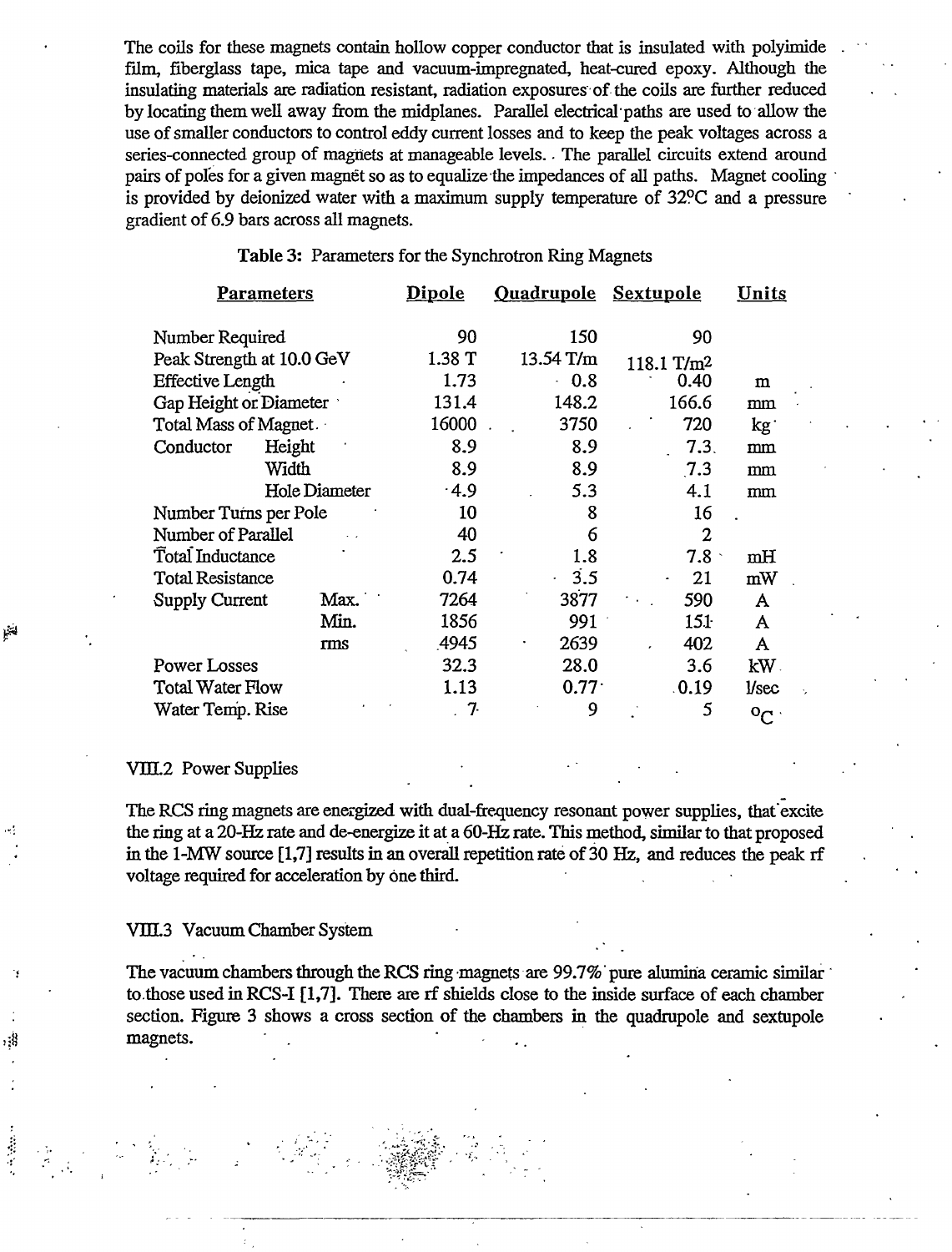#### VIII.4 Radio-Frequency System

The design of the cavities for the 10-GeV ring uses type 4M2 ferrite, the same ferrite used on the ISIS RCS [10] and for which extensive measurements were made at BNL [11]. Each cavity . is built in a double-cell configuration similar to the ISIS cavities. The physical length of the full cavity from flange-to-flange is 3.46 m. A ground plane separates the cavity into two cells, each of which has 40.-ferrite. rings and a single-ended ceramic accelerating gap. The cavity is in air and only the beam pipe is under vacuum. Each ferrite ring is 0.0254 m thick and has inner/outer radii of 0.125/0.25 m. Based on measurements in [11], it appears that a safe operating field of 0.0049 T is possible at 6 MHz without thermal runaway problems. This means that each ring can generate 583 volts and each cavity can generate 23.5 kV/cell and 47 kV/cavity. A 3-mm-thick cooling plate is clamped between ferrite rings. The ferrite rings are mounted together in groups of 20 and a figure-8 bias winding is wound around two groups of 20 ferrites per cell to provide dc excitation with rf cancellation at the input

The two cells are connected together by a rigid coaxial line that is directly connected to the ceramic gaps. A single amplifier tube excites the two gaps in parallel as is done on the ISIS RCS. A total of 43 cavities are needed to provide the required peak accelerating voltage of 2MV per turn. The cathode-follower amplifier is planned to compensate for and control beam loading problems. It is expected that feed-forward will be needed to handle the initial shock-caused by the one-turn injection from the 2-GeV ring.

VIII.5 Control System.

The control system design is similar to that planned for the 1-MW source, described in [1], High-performance workstations act as operator consoles, distributed microprocessors control the equipment interfacing and preprocess data,.and a network connects the system together. The control.system is a direct application of EPICS, the Experimental Physics and Industrial Control System, described in [12] and the references therein.

Vm.6' Beam Diagnostic Instrumentation - RCS-II and Transport Lines

Diagnostic instrumentation is used to monitor beam position, profile, current, and beam losses in RCS-II and in its associated transport lines. The types of beam diagnostics provided for RCS-II and the transport lines include beam position monitors, current monitors, and loss monitors. Specialized diagnostic instrumentation, such as moving wire scanners .and Faraday cups, is provided for beam studies. Interlocked target protection secondary emission monitors are also provided.

#### IX. Summary

条

ţ,

A feasibility study for a pulsed spallation source based on a 5-MW, 10-GeV rapid cycling proton synchrotron (RCS) is in progress. The 10-GeV synchrotron uses as its injector the 2- GeV accelerator system from a 1-MW source [1-7]. The 1-MW source accelerator system consists of a 400-MeV proton linac with 2.5 MeV energy spread in the 75% chopped beam, and a 30-Hz RCS that accelerates the 400-MeV beam to 2 GeV. The 10-GeV .RCS accepts and accelerates the 0.5 mA of beam at 2 GeV to 10 GeV. Beam transfer from the 2-GeV synchrotron to the 10-GeV machine utilizes highly efficient bunch-to-bucket injection, so that